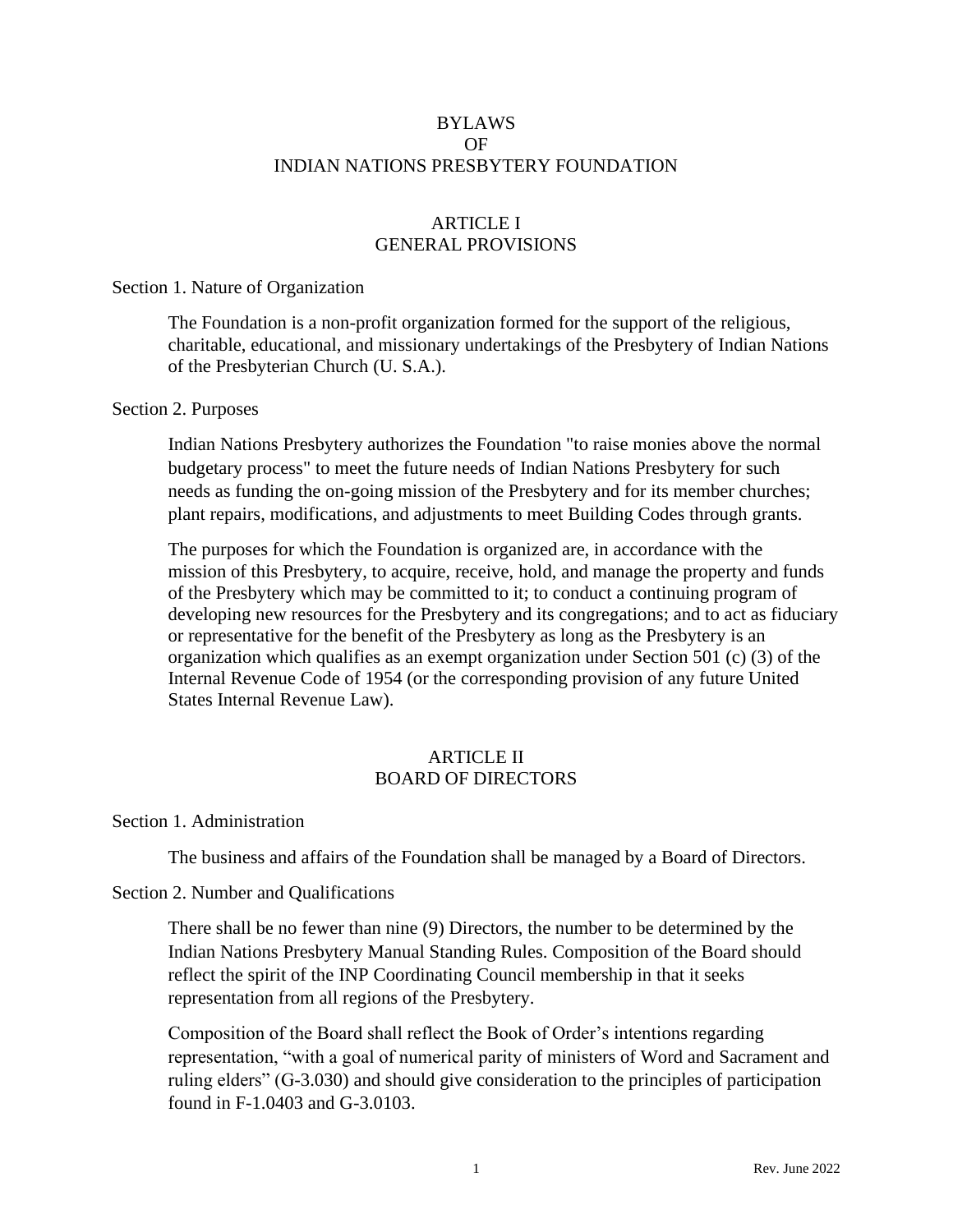Composition of the Board should, as far as possible, have ample representatives distributed between churches above and below a membership of 100.

No Director shall be eligible for re-election after he or she has served as Director continuously for two terms unless a year has elapsed since he or she last served. All

Directors shall be active members in good standing of the Presbyterian Church (U.S.A.).

### Section 3. Election and Terms of Office

Upon approval of these Bylaws by the Presbytery, nine (9) Directors will be elected by the Presbytery, from nominations provided by the Committee on Nominations and Representation and from the floor. New classes of no fewer than three (3) Directors shall be elected. Directors shall be elected for three-year terms beginning on election.

Upon their election and at any meeting thereafter, the Board of Directors may, by resolution of the Board, elect any persons or entities whom it may choose, to serve as advisors to the Board of Directors. Such persons may be, but need not necessarily be, active members of the Presbyterian Church (U.S.A.), and shall be chosen on the basis of their integrity, experience, and ability to supply advice, assistance and expertise toward the fulfillment of the goals and purposes of the Foundation.

# Section 4. Vacancies

In the event of the failure or refusal of any Director to serve, the fact of the vacancy shall be certified by the Board of Directors to the Presbytery, and the Presbytery shall elect a successor to fill the unexpired term.

# Section 5. Meetings

A. Regular Meetings: Regular meetings of the Board of Directors may be held at such places and times as shall be fixed by resolution of the Board of Directors.

B. Annual Meetings: The annual meeting of the Board of Directors shall be held in October after the election of new class of members.

C. Special Meetings: A special meeting of the Board of Directors may be called by the President or by any five (5) of the Board of Directors.

D. Notice: Written notice of the date, time and place of all meetings shall be mailed to each member not less than ten (10) days prior to the date fixed for the meeting. Notice of special meetings must, in addition, advise Directors of the purpose of such meetings.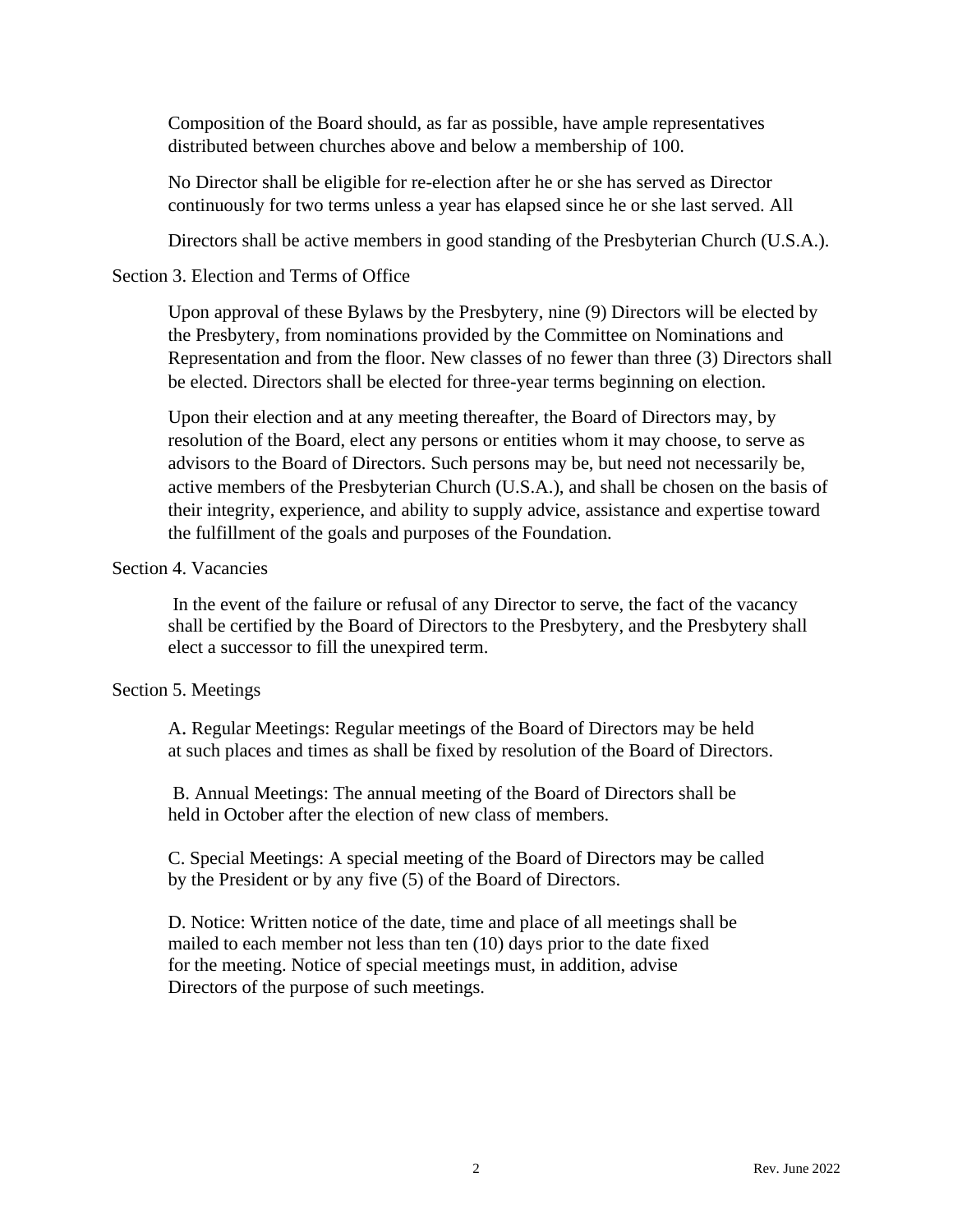### Section 6. Quorum

A minimum of five (5) of the Directors shall constitute a quorum for the transaction of business. The act of a quorum of the Directors present at a meeting at which a quorum was present shall be the act of the Board of Directors.

## Section 7. Duties

The Board of Directors shall manage the business for the Foundation, subject to the restrictions imposed by law, the Articles of Incorporation, and these Bylaws. The Board shall solicit, receive, and invest funds and property, and shall distribute earnings and other holdings as directed by the Presbytery and these Bylaws. The Board shall ordinarily liquidate any real property donated to the Foundation, at the best possible price, and shall invest such monies as the liquidation produces, as provided by these Bylaws. However, the Board shall exercise extreme care to ensure that the details and specifications of all designated gifts shall be observed.

The Board shall make an annual report to the Presbytery, as required by State law and these Bylaws, concerning all financial transactions of the Corporation. Such report shall include all income and expenditures, investments, and earnings, in accordance with generally accepted accounting practices. The report must conform to accounting standards as promulgated by the American Institute of Certified Public Accountants and must include a statement of support, revenue, and expenses and changes in fund balances, a statement of functional expenses and balance sheets for all funds. In addition, the Board will make such other reports as may be required by Presbytery.

The Board of Directors shall develop its own Manual of Operating Procedures and Policies, which shall be approved by the Presbytery prior to its implementation.

#### Section 8. Compensation

The Directors shall receive no salary for their services as Directors. Compensation for expenses or for professional services rendered may be granted to a member of the Board of Directors, by resolution of the Directors.

# Section 9. Limitation of Powers

The Board of Directors shall hold office at the pleasure of the Presbytery, and may be removed as such at any time by action of the Presbytery with cause. Any action of the Board of Directors may be reversed by a majority vote of Presbytery at any meeting thereof.

Under no circumstances shall any Director have the power or authority to divert any of the property or funds of the Foundation to his or her personal use or benefit.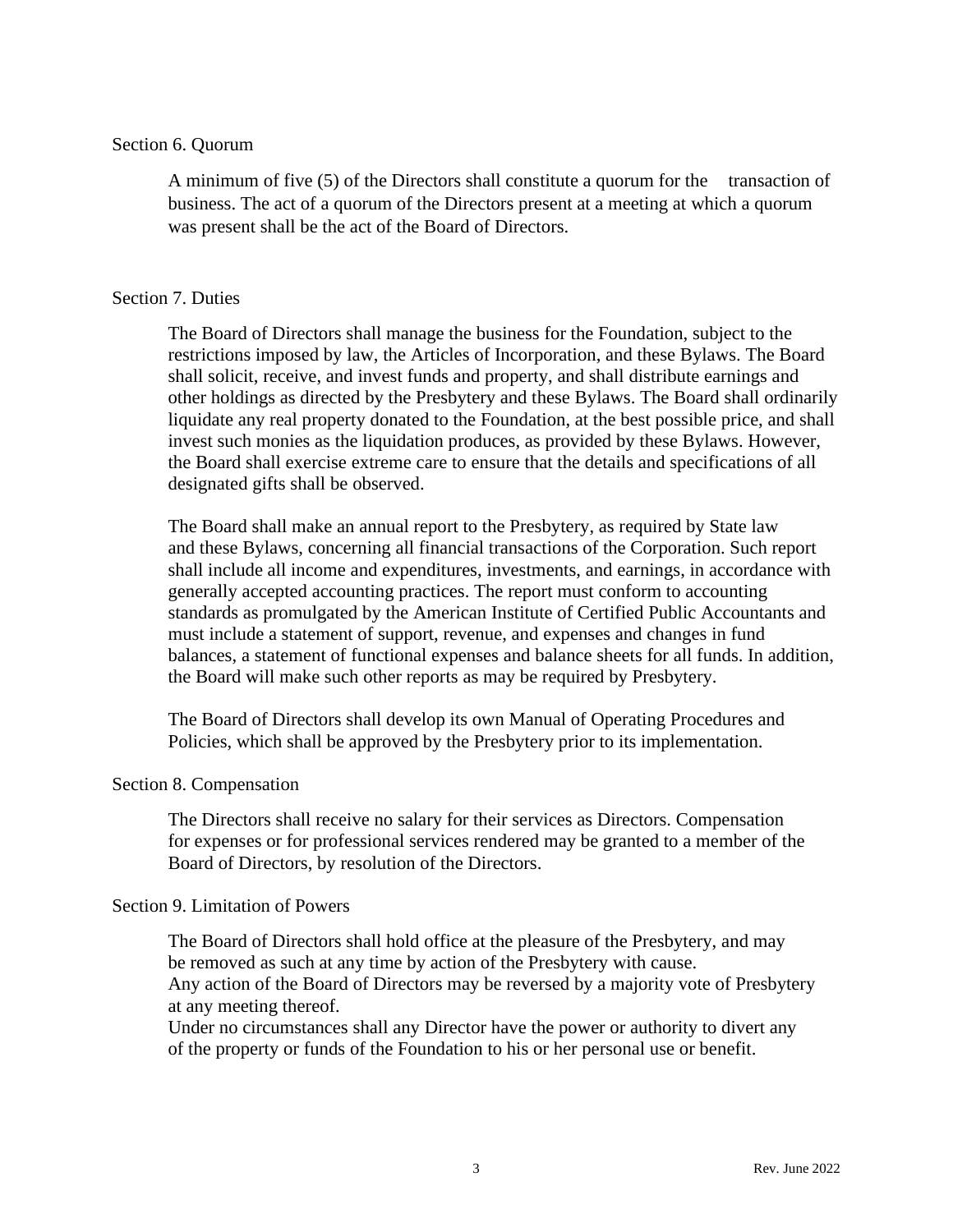Section 10. Liability

The officers and Directors of the Corporation are hereby expressly relieved of all liability to Presbytery or to any other person whomsoever because of any loss or losses that may develop as a result of such officers and Directors complying with the direction that they use their own discretion and judgment rather than be governed by any certain rule or rules of law with respect to the investment of funds, provided their actions are in accordance with these Bylaws and the directives of the Presbytery. The officers and Directors of the Corporation, having acted in good faith, shall not be liable for losses resulting from errors in judgment or from the exercise of their own discretion with respect to the kind and character of investment to be held or made from time to time.

# ARTICLE III **OFFICERS**

## Section 1. Officers

The officers of the Foundation shall consist of a President, Vice President, Secretary/Treasurer, and such other officers as may be deemed necessary by the Board of Directors.

# Section 2. Election

The Directors shall elect the president and vice president for one-year terms at their annual meeting, to begin serving at the date of their election. Foundation officers shall be selected from among the members of the Board of Directors. The Stated Clerk of Indian Nations Presbytery may be the Secretary/Treasurer and serve as an ex officio member and officer with voice and without vote.

### Section 3. Vacancies

When a vacancy shall occur in the office of President or vice president the office may be filled by the Board of Directors.

#### Section 4. President

The President shall preside at all meetings of the Directors and shall have power to call special meetings of the Directors. Subject to the prior approval of the Directors, he or she shall have power to appoint and discharge employees and agents of the Foundation and to fix their compensation; shall have the power to sign contracts and agreements in the name of and on behalf of the Foundation after approval has been voted; and shall have general management and control of the business and affairs of the Foundation.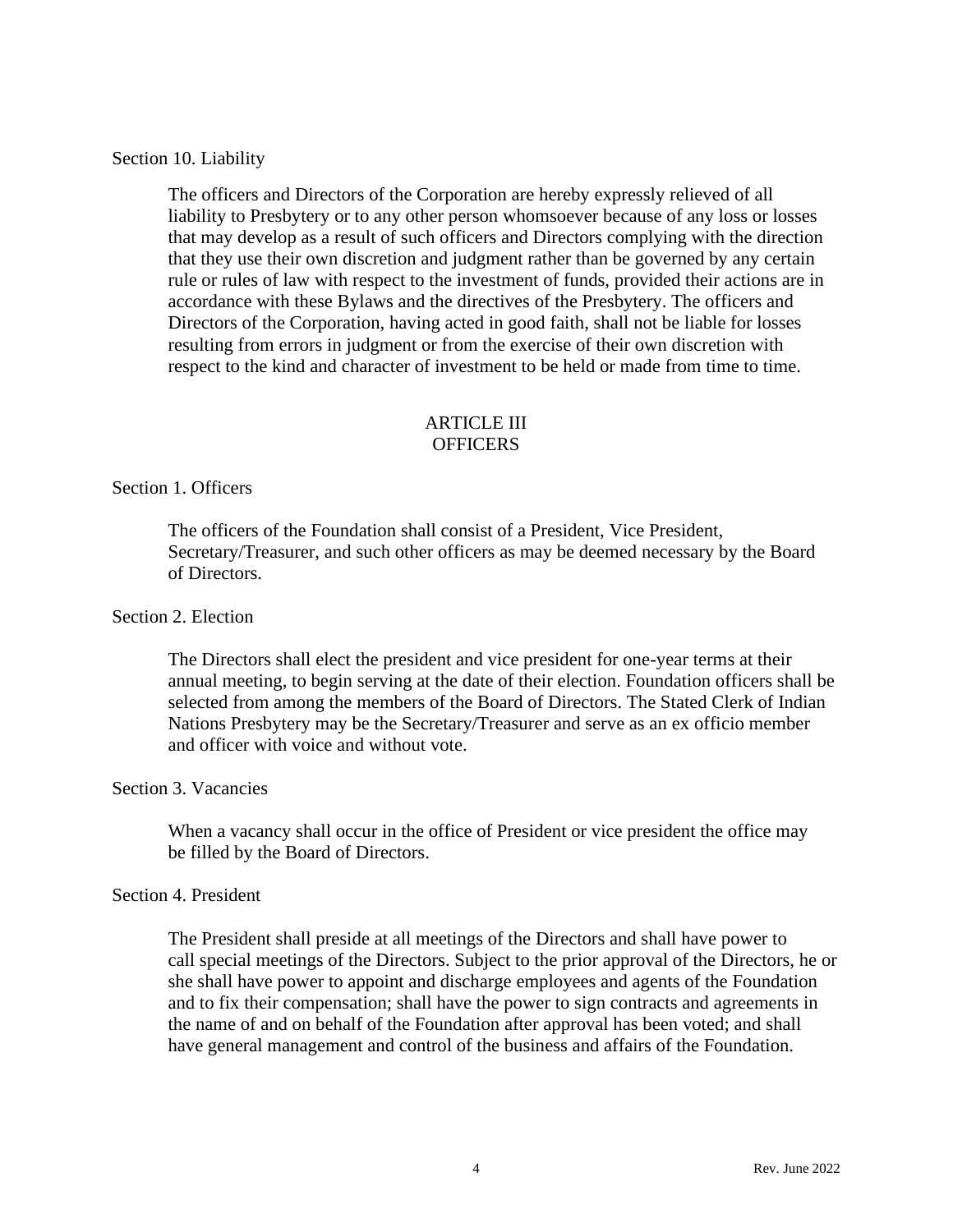The President shall see that the books, reports, statements, and certificates required by law are properly kept and that all reports required by law are timely and properly filed.

The President shall be the executive officer of the Foundation and shall perform such other duties as the Board of Directors may prescribe, including the development of resources.

### Section 5. Vice President

The Vice President shall be vested with all the powers and shall perform all the duties of the President in the absence or disability of the President, unless or until the Directors shall otherwise determine. He or she shall have such other powers to perform such other duties as may be prescribed by the Directors.

#### Section 6. Secretary

The Secretary shall give notice of all meetings of Directors, and all other notices required by law or these Bylaws. The Secretary shall record all the proceedings of the meetings of the Directors; shall perform such other duties as may be assigned by the President or the Directors; and shall be sworn to the faithful discharge of his or her duties.

# Section 7. Treasurer

The Treasurer shall have custody of all funds, securities, evidence of indebtedness and other valuable documents; shall receive and give receipts and acquisitions for monies paid on account to the Foundation; shall pay out of the funds on hand all just debts of the Foundation; shall enter full and accurate accounts of all monies received and paid out; and, whenever required by the President or the Directors, shall render a statement of accounts. The Treasurer shall keep such other books as will show a true record of the expenses, losses, gains, assets, and liabilities of the Foundation shall have charge of the accounting records; and shall perform all other duties incidental to the office of Treasurer, including the maintenance of the Seal of the Foundation. The treasurer may use the resources of the Indian Nations Presbytery staff to accomplish these requirements.

### ARTICLE IV. **COMMITTEES**

The Board of Directors may by resolution compose and qualify committees which shall have the authority of the Board of Directors in the management of the Foundation, to the extent provided in the resolution.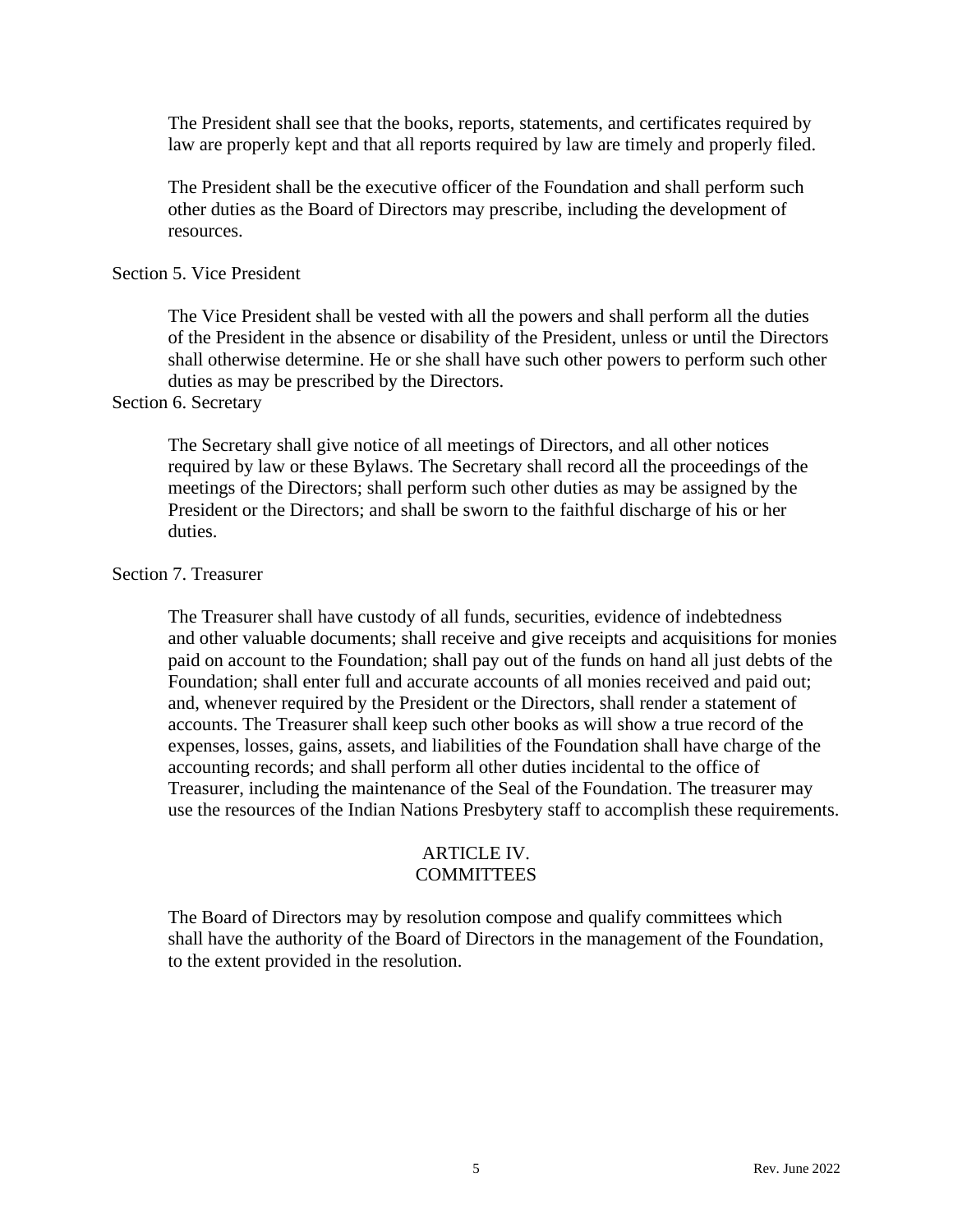# ARTICLE V. INVESTMENTS

### Section 1. Investments

The investment of the funds of the Foundation shall be by action of the Board of Directors who shall manage all funds and report all investments to the Presbytery. The Board of Directors shall invest all funds received by the Foundation in a manner consistent with prudent concern for both return on investment and security of funds invested.

## Section 2. Revenues

Revenues from restricted funds held in trust shall be disbursed in accordance with the applicable trust or funding agreement. Revenues from unrestricted funds shall be distributed by the Board of Directors in accordance with the policies and procedures adopted by the Board of Directors from time to time.

Section 3. Real Property

No investments may be made at any time in real property intended for New Church Development, without prior approval of the Coordinating Council and the Presbytery.

# ARTICLE VI. **MISCELLANEOUS**

Section 1. Ex officio Members and Consultants

The Board shall invite a member of the Presbytery staff to serve as an ex officio member of the Board of Directors, able to participate in the Board's deliberations but having no vote. Other consultants and advisors may be appointed by resolution of the Board of Directors, and upon such resolution shall be members of the Board of Directors. No ex officio or appointed members shall have the right to vote either in a meeting of the Board or of any of its committees, to participate in calling a meeting, or to be counted to constitute a quorum.

## Section 2. Seal

The Board of Directors shall by resolution describe and adopt a corporate seal. The Seal shall be affixed to all papers and documents as prescribed by law, and shall be retained in the custody of the Treasurer.

### Section 3. Fiscal Year

The Foundation's fiscal year shall terminate December 31 of each calendar year.